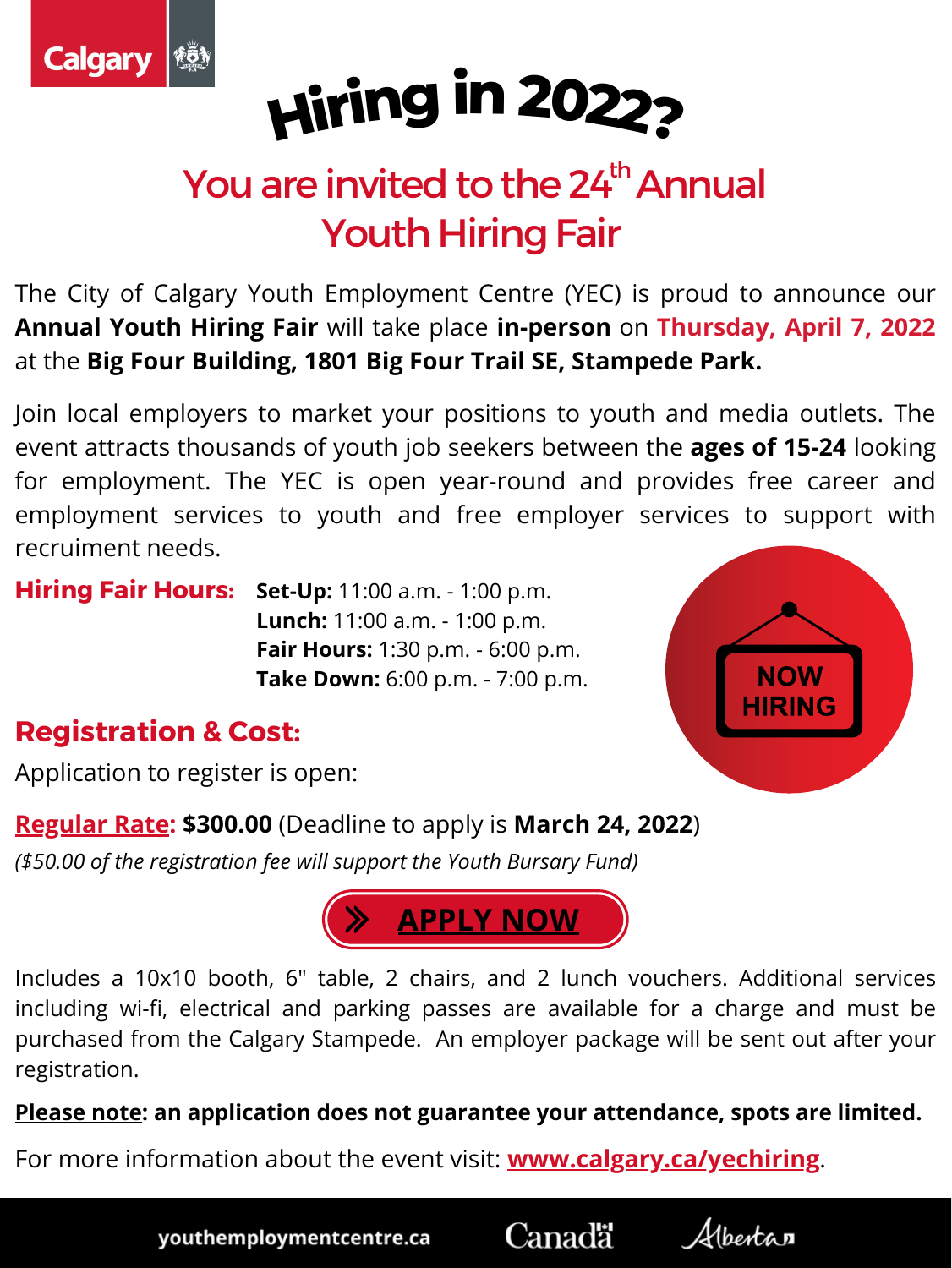

# **COVID-19 Safety Precautions and Requirements:**

The City of Calgary and the Calgary Stampede are committed to the safety of our community and continue to work diligently to address the increased safety precautions required for in-person events.

**The Youth Hiring Fair will follow all current COVID-19 guidelines, as of April 7, 2022, during the event.**

To stay up to date with current City of Calgary COVID-19 updates and information please visit the **[w](https://www.calgary.ca/csps/cema/covid19/response-to-coronavirus.html)ww.calgary.ca/covid19**.

For more information, please contact **Leita Blasetti**, Community Relations Liaison at **(403) 860-3425** or **[Leita.Blasetti@calgary.ca](mailto:leita.blasetti@calgary.ca)**

# **The YEC's Social Media:**

Connect with the @YouthEmploymentCentre



youthemploymentcentre.ca

Canadä

Albertan